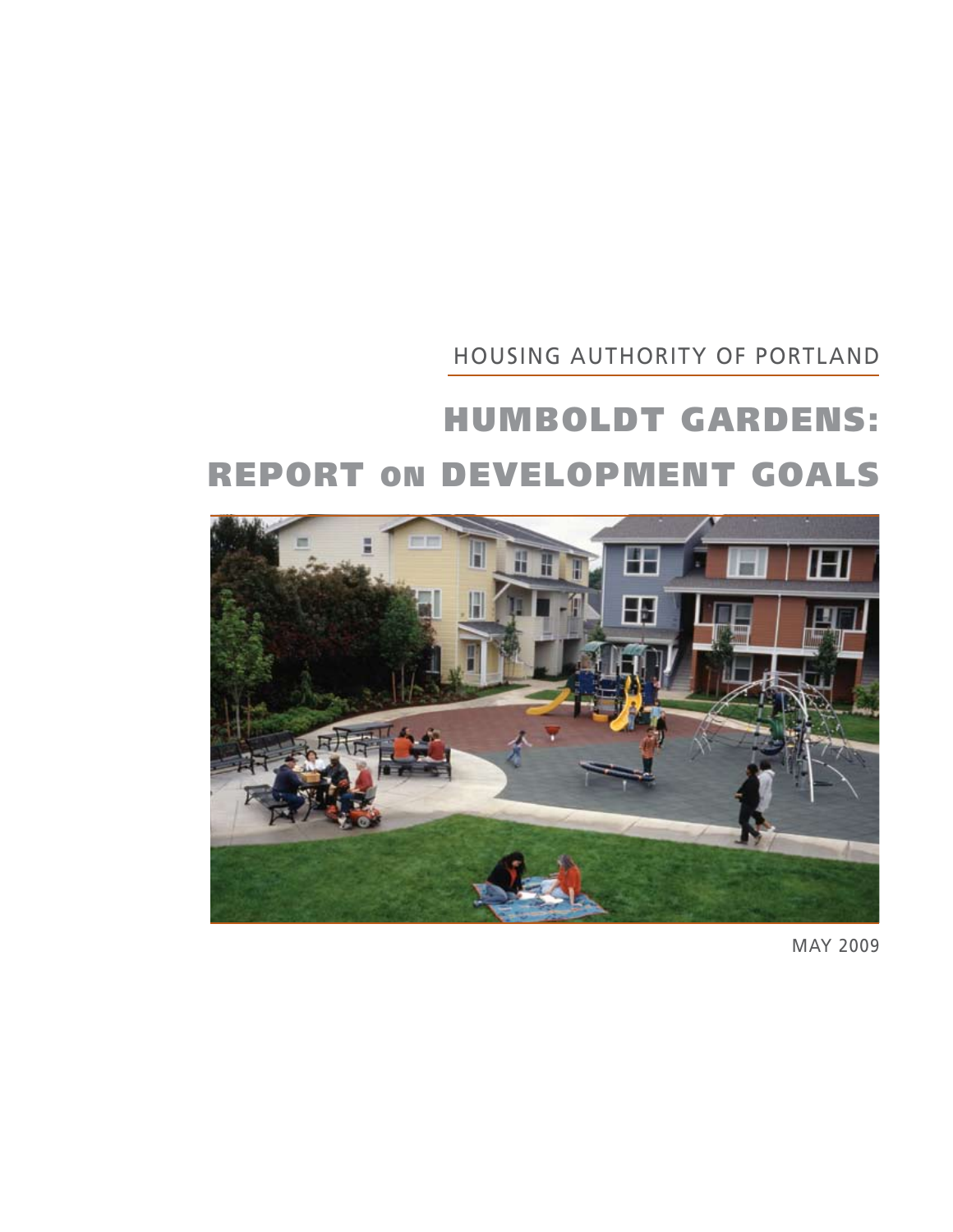

*Humboldt Gardens has been about opportunity from the start. The opportunity to demolish distressed public housing and build a completely new community that makes residents and neighbors alike proud. The opportunity to create jobs and provide business for local people in the local community. And the opportunity for residents to return and take a fresh start at reaching their life goals.* 

—Jeff Bachrach HAP Board Chair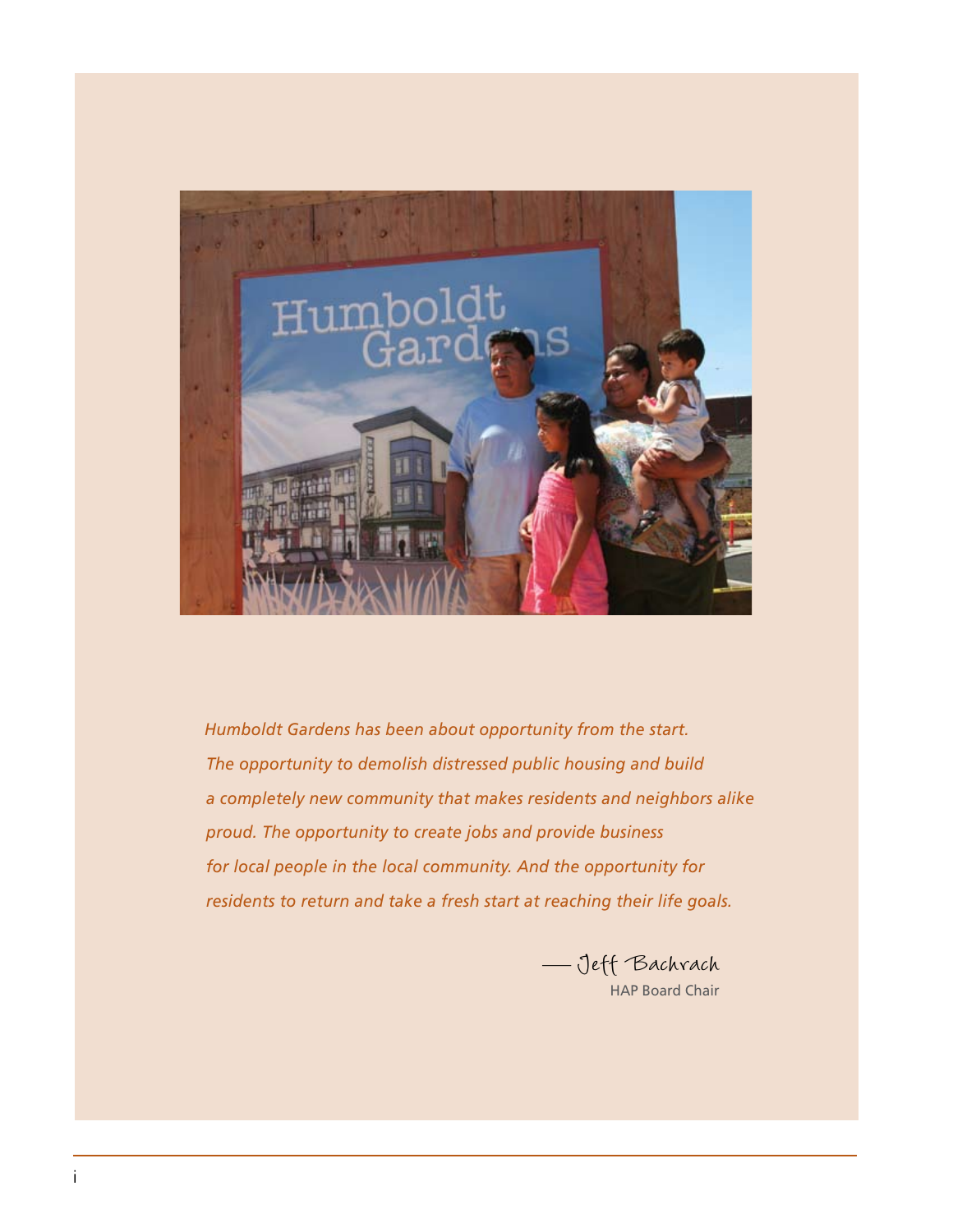#### Opportunity blooms at Humboldt Gardens . . .

Humboldt Gardens goes far beyond a vastly improved physical reconstruction of the former Iris Court public housing cluster. The vision was to create a community where people are connected with each other and the surrounding neighborhood, residents can work toward economic selfsufficiency, and children grow up in a safe and supportive environment. The transformation focused on bringing renewed hope and possibility, as well as a new home, to those who live there. To this end, the Housing Authority of Portland (HAP) and its partners had project goals in a number of areas:

- **WORKING TOWARD SELF-SUFFICIENCY**
- **SUPPORT FOR RESIDENTS**
- **EXECONOMIC DEVELOPMENT AND OPPORTUNITY**
- COMMUNITY CONNECTIONS
- SUSTAINABILITY
- **PUBLIC INVOLVEMENT AND COMMUNITY PROCESS**
- **LEVERAGING OF FINANCIAL RESOURCES**

This document describes these project goal areas and identifies the achievements under each as Humboldt Gardens blossomed into a revitalized, thriving community.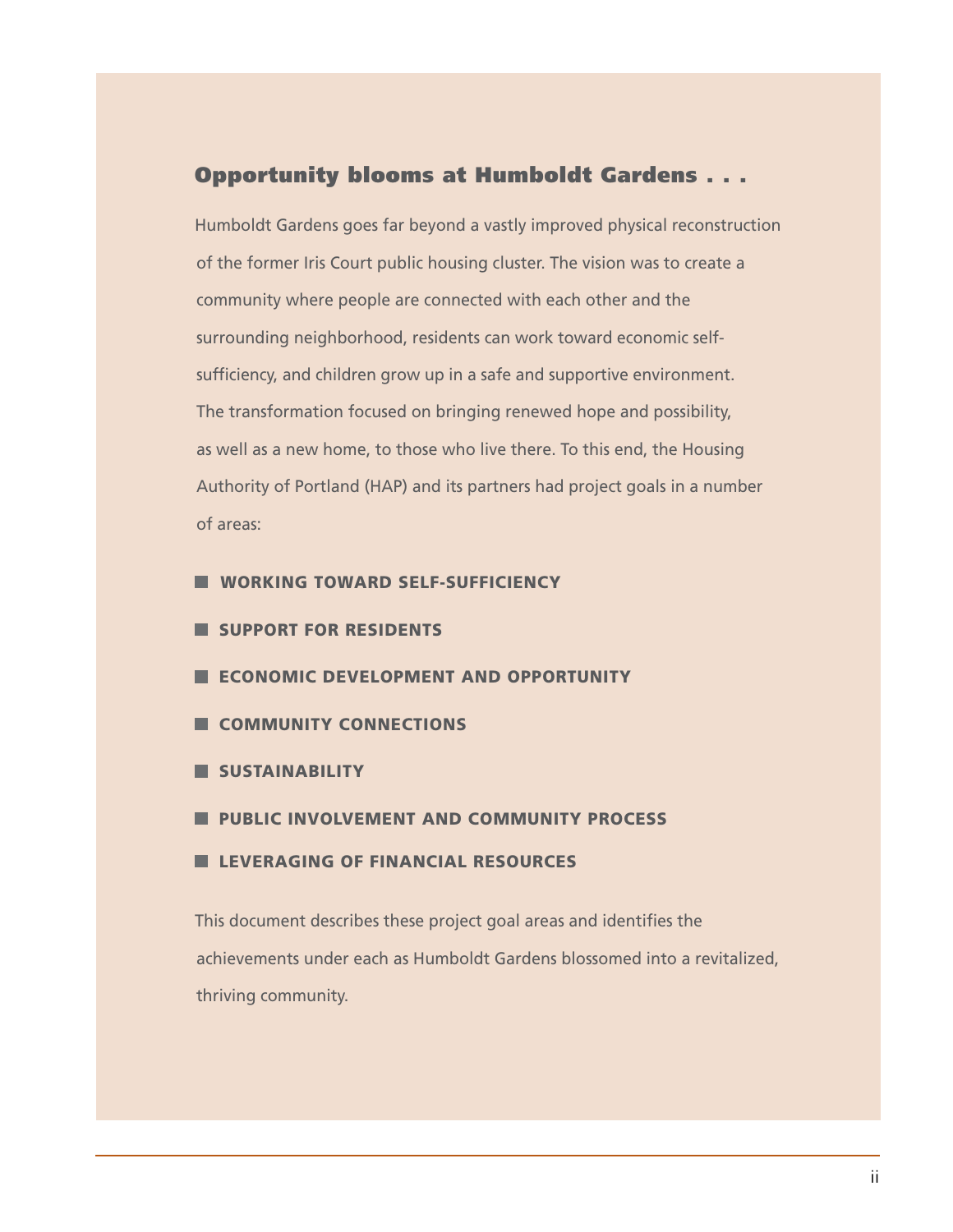#### PROJECT PARTNERS

Numerous individuals and organizations contributed to the success of Humboldt Gardens. They provided invaluable assistance in a number of areas, including workforce development and employment preparation; case management services that supported the language, cultural, and mental health needs of residents; programs for youth, including onsite mentoring and construction experience; political leadership; and financial support.

#### COMMUNITY PARTNERS

- Albina Head Start
- Boys & Girls Clubs of Portland Metropolitan Area
- Hare In The Gate Productions, LLC
- Human Solutions
- Humboldt Neighborhood Association
- Multnomah County Library
- My Story
- Portland Community College
- Portland Community Land Trust
- Portland Habitat for Humanity
- Portland Public Schools
- Salvation Army
- State of Oregon

#### DESIGN AND CONSTRUCTION PARTNERS

- Construction Apprenticeship & Workforce Solutions, Inc.
- City of Portland
- CJ Jackson Construction
- KPFF Consulting Engineers
- Michael Willis Architects
- Portland YouthBuilders
- The ReBuilding Center
- Walsh Construction Co.

#### FINANCE, LEGAL, AND OPERATIONS PARTNERS

- Ballard Spahr Andrews & Ingersoll, LLP
- Banc of America Securities LLC
- Bill & Melinda Gates Foundation
- City of Portland
- Enterprise Community Investment
- Foster Pepper PLLC
- Income Property Management
- Juan Young Trust
- Key Foundation
- Oregon Community Foundation
- The Paul G. Allen Family Foundation
- State of Oregon
- U.S. Bancorp Foundation
- U.S. Department of Housing and Urban Development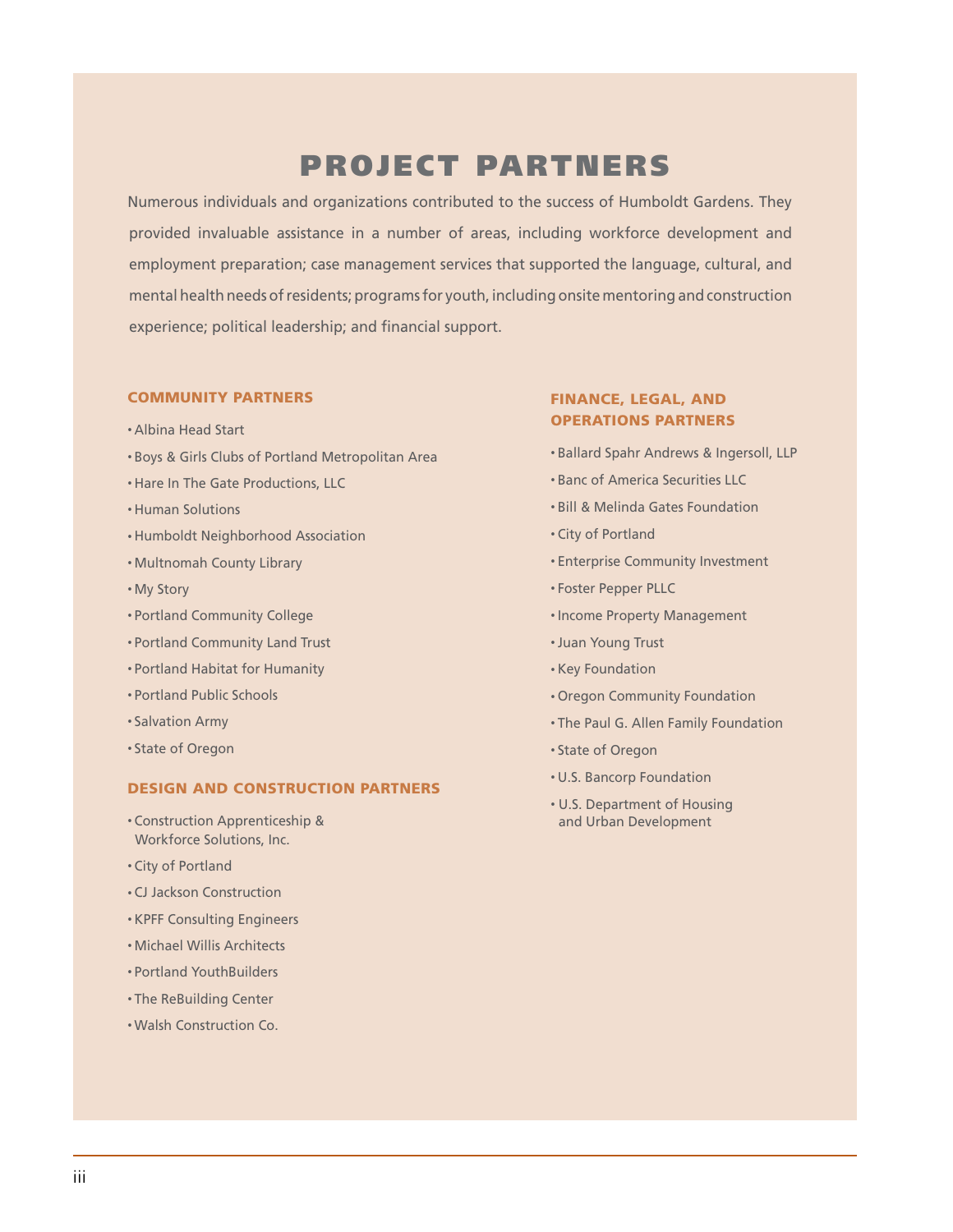#### **BACKGROUND**

#### Cultivating New Growth

The Iris Court apartment cluster, located in Portland's Humboldt neighborhood, was originally built during World War II as private rental housing. In 1959, the Housing Authority of Portland (HAP) acquired the collection of 10 brick buildings for use as public housing. As the years passed, Iris Court became physically and socially distressed. The layout of the deteriorating buildings isolated residents from one another and from neighbors in the surrounding community, and safety and security became critical issues. None of the 101 housing units were accessible to people with disabilities, and the quality of private and community outdoor space was dismal. Failing infrastructure became a costly long-term maintenance liability. A large number of the households struggled to secure a stronger economic footing as they raised their families. As a result of these conditions, residents felt that their children were growing up in a place that offered nothing but the prospect of failure at home, in school, and on the street.

In October 2005, HAP received a \$16.9 million HOPE VI Revitalization Grant from the U.S. Department of Housing and Urban Development (HUD) to revitalize Iris Court. Funding from other sources supplemented the grant, providing a total of approximately \$40.5 million for the project. Because of the problems posed by the unsafe site layout and poor physical conditions, the project called for complete demolition and rebuilding. HAP also purchased a state-owned parking lot at the corner of North Alberta



*Humboldt Gardens replaced the physically distressed and socially isolated Iris Court apartment cluster.*

and Vancouver streets to expand the site's footprint, increase the redevelopment possibilities, and enliven the profile of this prominent neighborhood intersection. The new community, called Humboldt Gardens, was completed in 2008 and has the following features:

- 100 units of public housing and 30 units of moderate-income affordable rentals. These housing units are contained in 13 two- and three-story residential buildings and one four-story, mixed-use building, situated on approximately four acres.
- A variety of housing options—including disabled-accessible units, loft-style studios, flats, and townhomes.
- Bedroom configurations for families of all sizes and a variety of floor plans to meet personal and cultural preferences.
- • Community and supportive services located in the mixed-use building.
- A community-friendly design, with front porches, green spaces, and neighborhood connections.

Residents, the Humboldt Neighborhood Association, local business owners, and HAP's Board of Commissioners worked together to create a name for the new community. They decided on Humboldt Gardens to honor the historic neighborhood and symbolize new opportunity growing in North Portland.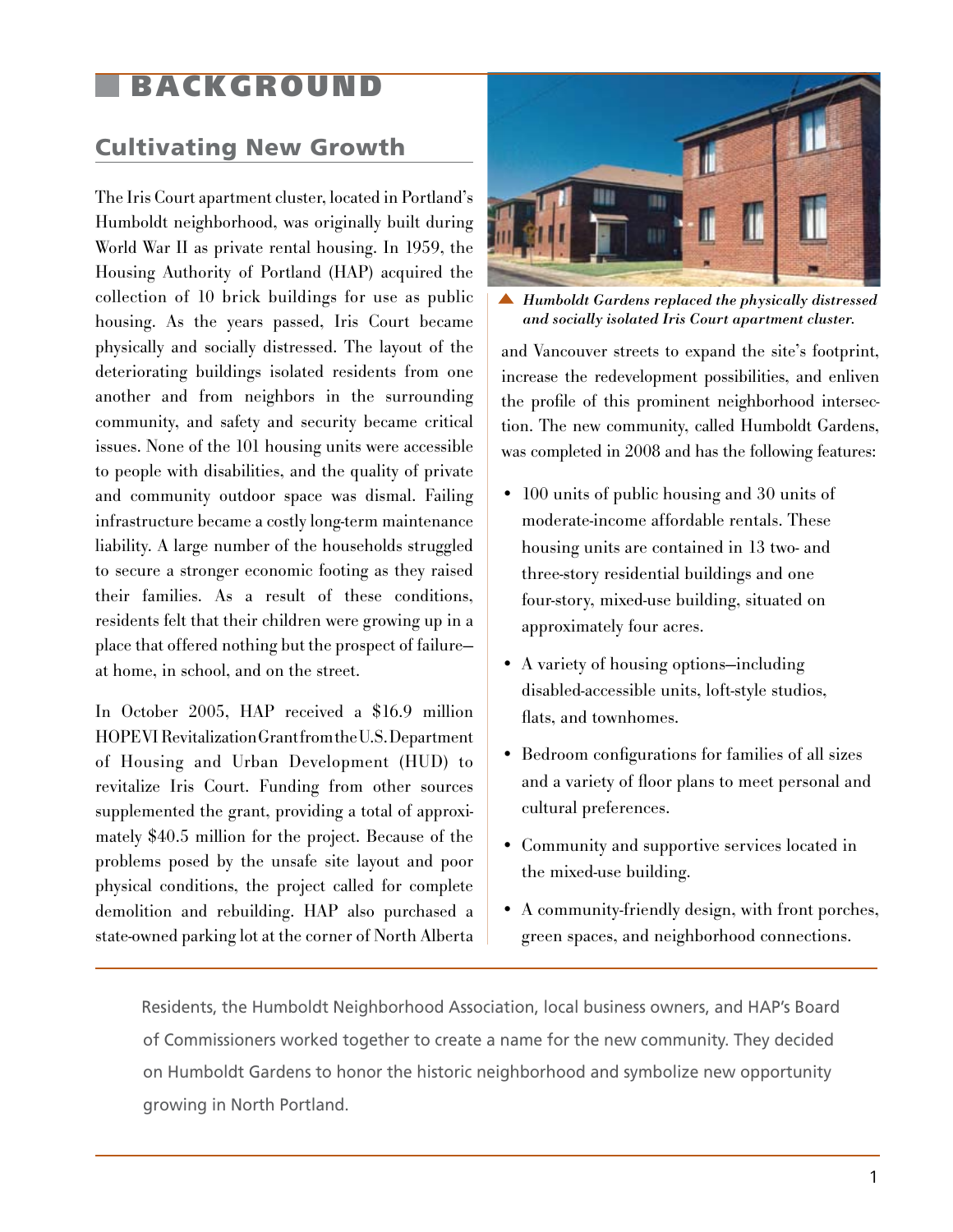## WORKING TOWARD SELF-SUFFICIENCY

Humboldt Gardens emphasizes helping residents help themselves. It embodies a culture that encourages residents to work to the best of their abilities to achieve housing and economic stability and improve their lives.

- All working-able households at Humboldt Gardens are required to participate in HAP's Opportunity Housing Initiative (OHI), a five-year program that focuses on career enhancement, financial literacy, and housing stability. Nearly 60 households (about 45 percent of all households) have made this commitment and will receive ongoing counseling, case management, and class instruction.
- As residents increase their income, any additional rent they pay over a defined amount is set aside in a savings account they can access if they successfully complete the program. The overall objective is for participants to become economically self-sufficient and leave

housing assistance, as well as achieve the personal goals they have set for themselves. As of December 2008, 32 OHI participants at Humboldt Gardens are employed.

• HAP has reserved 20 units of housing at Humboldt Gardens for families in the Bridges to Housing program. This regional program pairs intensive services, provided at Humboldt Gardens by Human Solutions, with a housing subsidy to help formerly homeless families find housing stability, income self-sufficiency, and academic success for children. At the end of two years, these families at Humboldt Gardens may transition into the Opportunity Housing Initiative program and continue their progress toward economic independence.



*These families are stepping into a brand new, beautiful neighborhood with a strong sense of community. And they have the opportunity to learn from other families who are working hard to turn their lives around.* 

> —Erika Silver Director of Programs, Human Solutions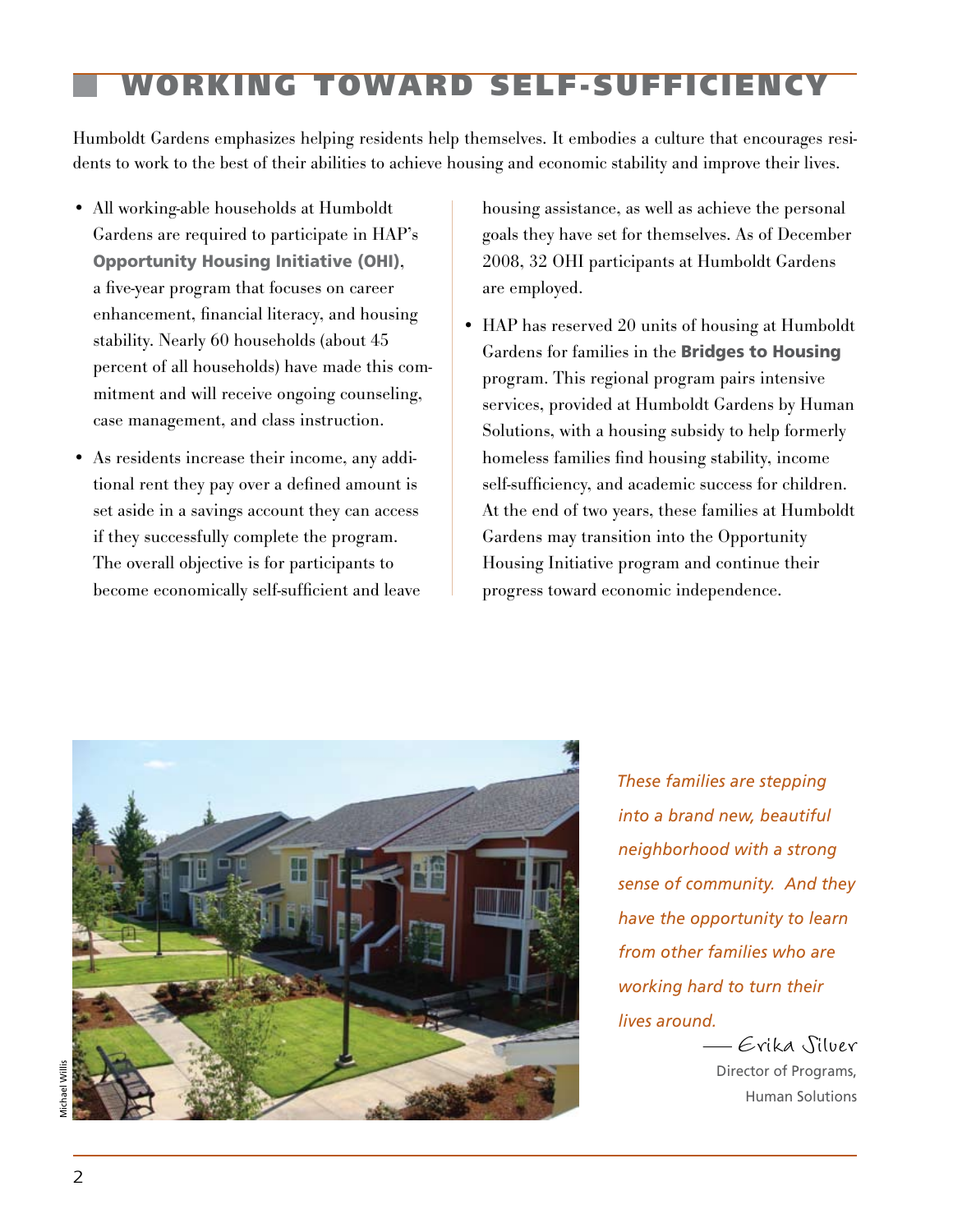

**A** Working-able residents are supported during their quest *for economic self-sufficiency.*

*We're asking people to do hard work and make a commitment to accomplish positive change. Residents are encouraged to plan for their lives in the long term and develop the skills they need to make those plans a reality.*

Gachael Duke<br>Assistant Director, HAP Resident Services

The **Humboldt Gardens Homeownership Program** was created in conjunction with the Humboldt Gardens redevelopment project. HAP sold 21 single-family public housing structures that were located within about one mile of the former Iris Court cluster and had become inefficient to maintain and manage. Four properties were sold at market rate, with the proceeds applied to the redevelopment project. The remaining 17 properties yielded 21 affordable for-sale homes for first-time, low-income homeowners:

- Three properties were renovated and sold to the current HAP resident.
- Nine properties were sold to the nonprofit Portland Community Land Trust to be renovated and sold.
- Five properties were sold to Habitat for Humanity to be demolished and replaced with nine new homes for sale.

Priority for purchasing the new and renovated homes was given to HAP residents currently living in the units, other HAP residents, and low-income homebuyers with roots in Portland's north and northeast neighborhoods.



*Some of HAP's scattered site homes were renovated and resold by the Portland Community Land Trust at affordable prices.*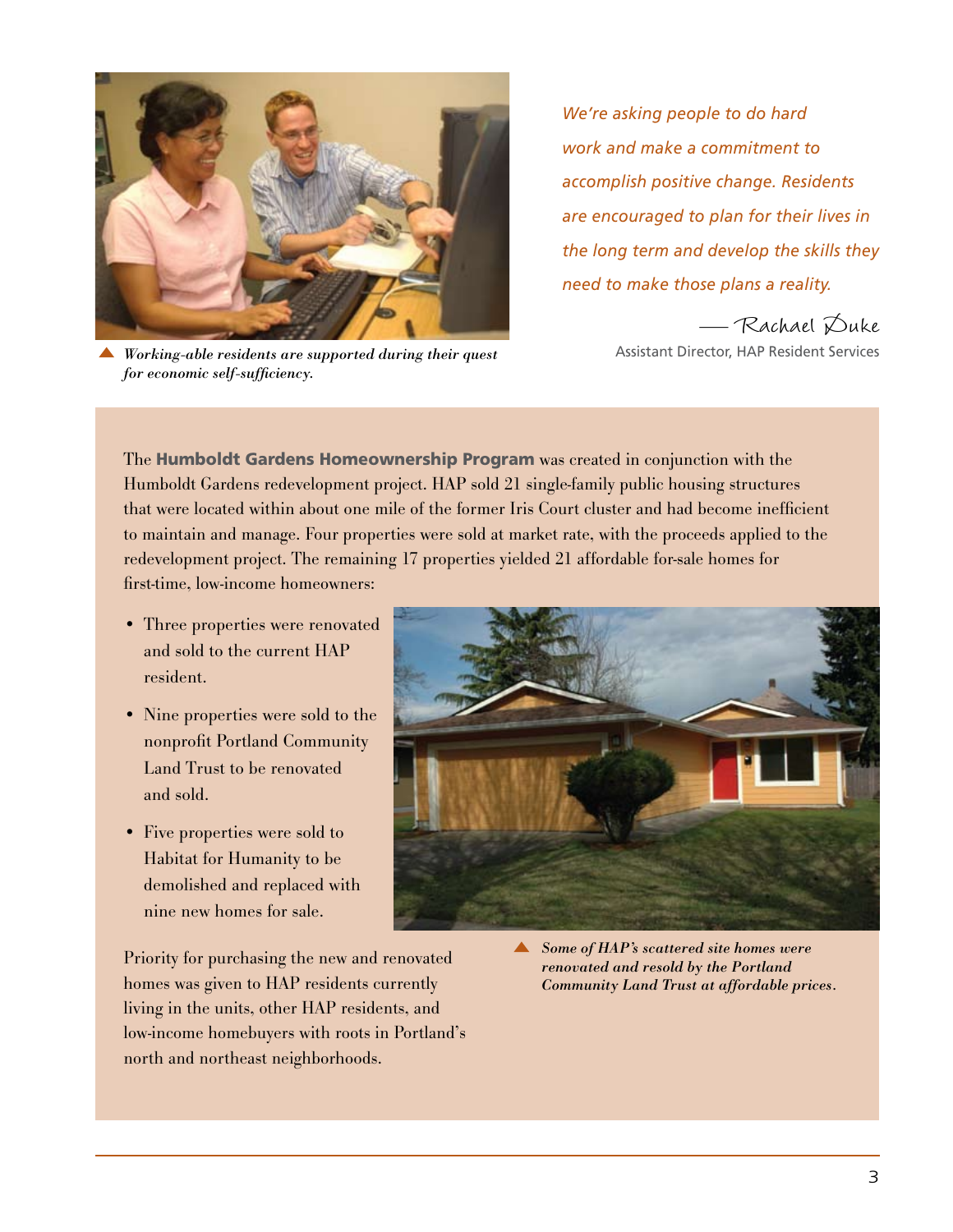### SUPPORT FOR RESIDENTS

Former residents of Iris Court have received ongoing support services before, during, and after the relocation process. New residents of Humboldt Gardens are also offered a variety of services to help them flourish in their new community.

#### Relocation and Return

- A team of relocation and services staff started to work with Iris Court residents in December 2005 to establish early and steady assistance during the relocation process. They helped with the search for new housing, moving logistics, and relocation expenses.
- Staff worked with all adult residents to develop individual development plans to ensure that residents would be connected to needed community and supportive services in their new locations.
- All 88 Iris Court households were relocated between March and October 2006. Households could specify where in the city they would like to live, and all were able to get their first choice.
- A large majority (68 percent) of households remained in North/Inner Northeast Portland. Most others relocated in Southeast Portland (17 percent) and Outer Northeast Portland (8 percent).
- About 75 percent of the residents who responded to a written survey in 2007 said that relocation staff was very helpful and knowledgeable about the relocation and assisted them greatly in finding their new residences.

Humboldt Gardens has proven to be a highly desirable community. Priority for housing was given to returning residents, formerly homeless families in the Bridges to Housing program, families affected by HAP's sale of its scattered public housing properties, and families displaced by rehabilitation of the neighboring Cambridge Court Apartments (a HAP property). A waiting list was established for other prospective residents, with special preference to working-able families interested in the Opportunity Housing Initiative.

- The waiting list was opened on March 31, 2008. Almost 900 applications were received the first week—more than 300 on the first day alone.
- 23 out of the 88 relocated households from Iris Court (26 percent) returned to Humboldt Gardens. The other households reported satisfaction in their new locations, including proximity to friends, family, and work.
- 57 families moved in during the first month the property was open (June 2008), and the property was 95 percent occupied by the end of September 2008. The last unit was occupied by October 31, 2008, three months ahead of schedule.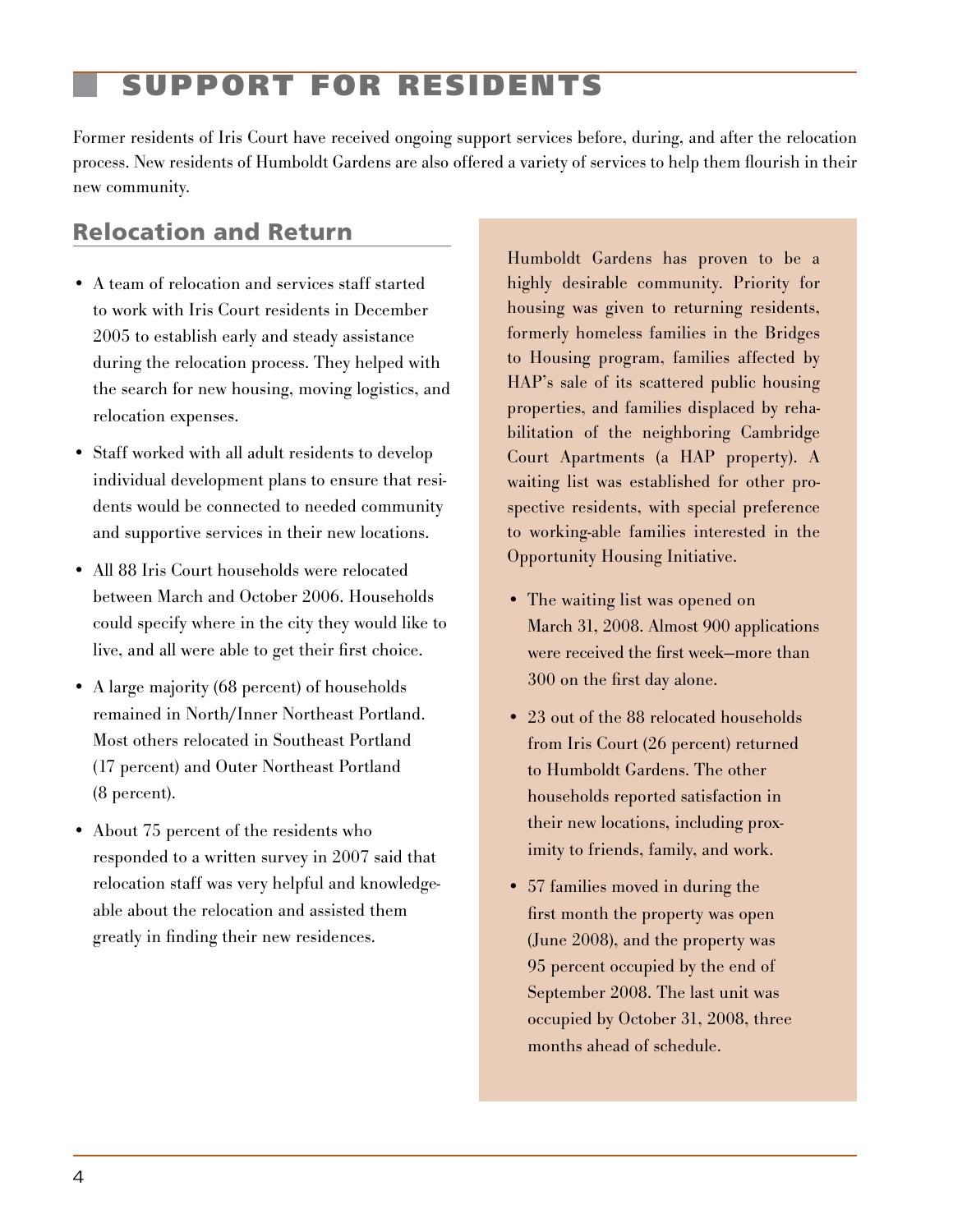#### Community and Supportive Services (CSS)

Once residents are settled into Humboldt Gardens, a network of HAP and its partners helps them maintain housing stability and continue their journey toward self-sufficiency. The programs and services that are available reflect the importance placed on individual potential and growth. Close to 10 percent of the HOPE VI grant (\$1.72 million dollars) was allocated to support services for residents.

- • Programs and services available to participants in the Opportunity Housing Initiative (OHI) program (see page 2) include employment preparation and placement, job skills and business training, education, transportation assistance, and childcare.
- Resident services staff members are located onsite. including an OHI specialist, a community builder, and a Human Solutions staff member to support Bridges to Housing residents.
- An onsite Head Start program serves families who live at Humboldt Gardens as well as families in the surrounding community.
- • Youth services encompass academic enrichment activities, connecting youth to activities both in and outside of Humboldt Gardens and strengthening linkages between families and schools to promote school success.
- The staff community builder coordinates onsite events for residents, bringing in community resources and partners as needed.

In partnership with Humboldt School and the Blazers' Boys & Girls Club, HAP received a \$75,000 grant from the Portland Schools Foundation's Schools-Families-Housing Community Grants program. The grant supported a 2008 summer program for children living in and around Humboldt Gardens. It funded playground activities provided by the Boys & Girls Club, in conjunction with a math and reading summer school program provided by Humboldt School. In addition, a student stability specialist helped families troubleshoot any school-related issues and helped returning children with the transition back to the neighborhood and to Humboldt School.

> *The pocket park at Humboldt Gardens provides a home for summer programs for children.*

 *Kids and families need to feel connected to their community and to their school. Together, we can build stronger connections between the school, neighbors, and Humboldt Gardens residents to keep the neighborhood growing and moving forward.*

> —Jamila Williams Principal, Humboldt School

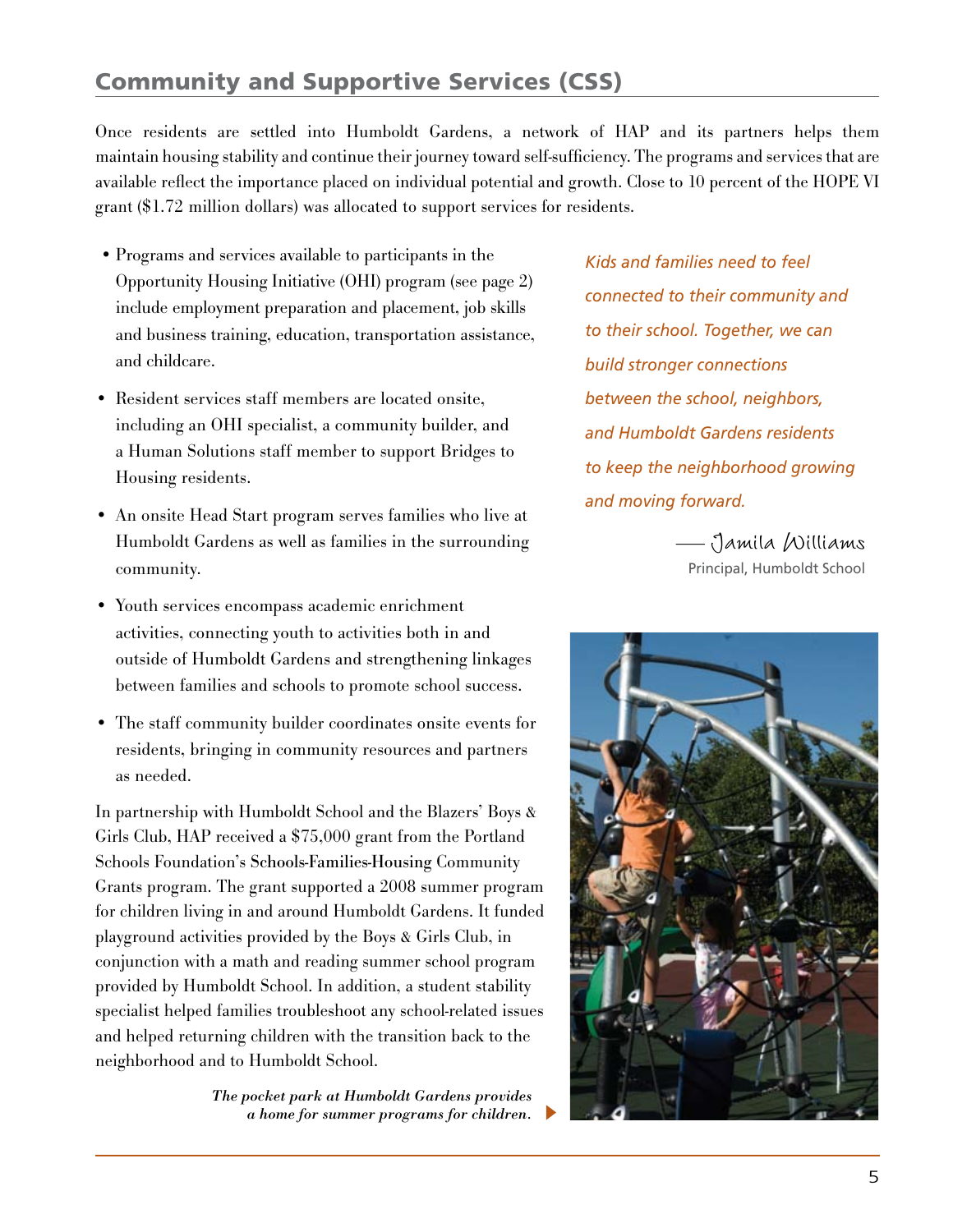### **MIC DEVELOPMENT** AND OPPORTUNITY

HAP considers how it can benefit the community through both what it builds and the way it builds. While Humboldt Gardens provides new, affordable housing, it also produced construction jobs, revenue for growing community businesses, and training for local youth interested in the construction trades.

- HAP set a goal of having at least 20 percent of construction and services contracts go to qualified disadvantaged, minority-owned, women-owned, and emerging small businesses (D/M/W/ESB). This goal was substantially exceeded, with 42 percent of all contracts (\$9.7 million out of \$23.1 million) going to these businesses.
- The workforce on the job mirrored the local community: 58 percent of the hours worked were completed by women and minority workers, surpassing the goal of 20 percent.
- 38 new jobs were created, providing employment opportunities for HAP residents and other low-income individuals and bettering the goal of 30 new jobs.
- • Apprenticeship hours were 20 percent of the total hours worked.

*This (Jefferson) program was such a success for these kids. Students are walking away with a resumé and hands-on experience that will take them to summer jobs, college, and careers.*

—Calvin Jackson C.J. Jackson Construction

*Jefferson High School students participated in a pre-apprenticeship program that involved class time and job shadowing.*

- • Two companies served as co-construction manager/ general contractor at Humboldt Gardens: Walsh Construction (a general contractor that has completed hundreds of projects) and C.J. Jackson Construction (a smaller African-American-owned firm). This marks the Portland metro area's first joint venture between a major contractor and a certified minority business contractor.
- The project provided 10 pre-apprenticeship training positions for students participating in the Jefferson High School Pre-Apprenticeship Training Program. This 16-week program involved both classroom time and job shadowing on the construction site. The group was also hired to work 30 hours alongside the construction crew.
- • A team of young people from Portland YouthBuilders (PYB) worked on one of the new family buildings, learning how to pour a foundation and frame a building. PYB is a nonprofit organization that provides educational, vocational, and leadership development programs for low-income men and women aged 17–24.

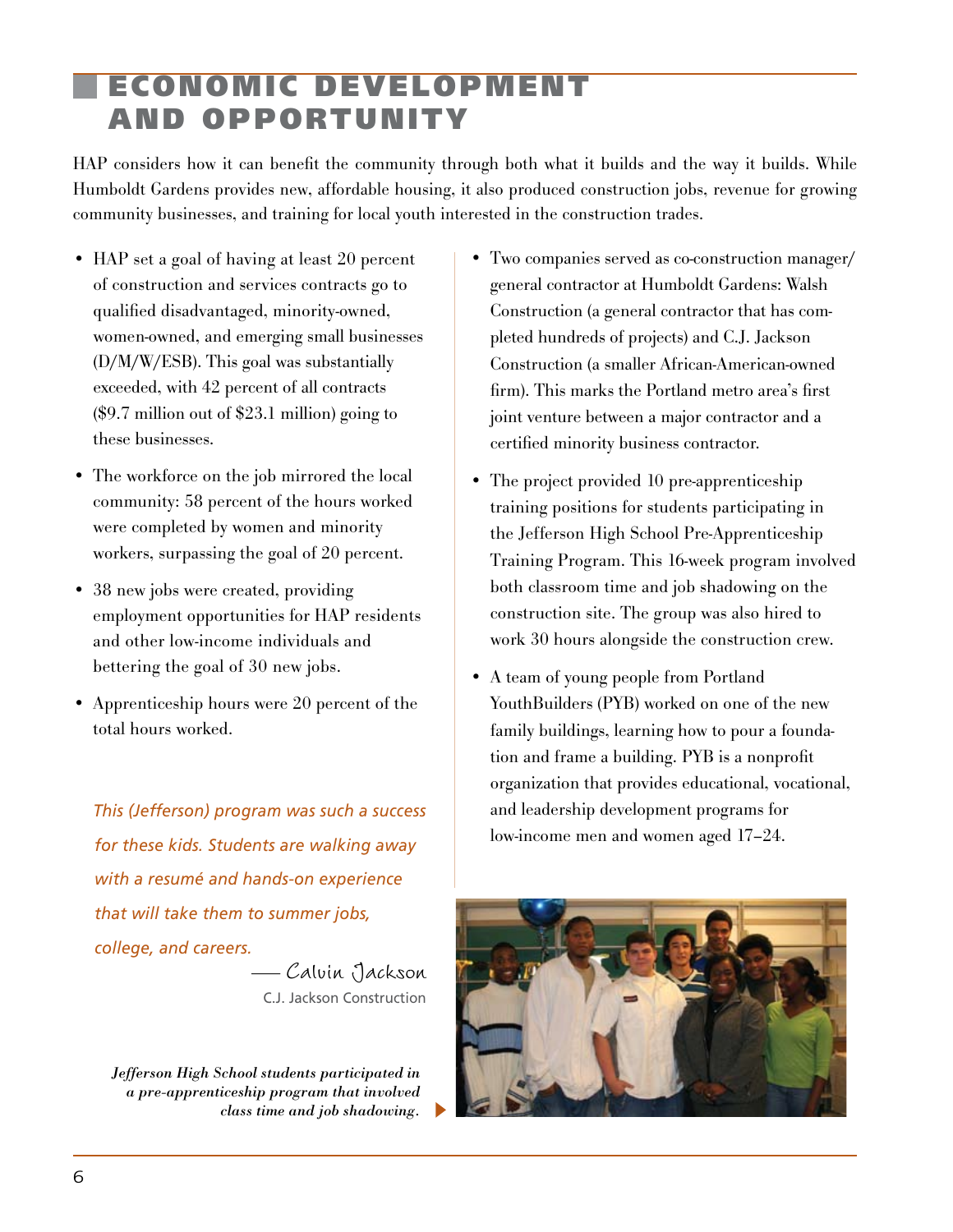# ONNECT

Humboldt Gardens was designed to end isolation and to foster connections among residents, neighbors, and resources in the Humboldt neighborhood.



The pocket park at Humboldt Gardens is dedicated to Helen Barney, who directed HAP's development efforts from 1998 to 2000. An avid walker, runner, and golfer, she knew the joys that nature brings. The pocket park is a fitting place to honor her memory.

- Front porches, windows, and backyards encourage people to interact, promoting a safe and livable environment.
- Plentiful walkways, well-lit streets, and physical connections to the surrounding neighborhood make it easy to get around. The community is bike- and pedestrianfriendly and is well served by Tri-Met buses.
- Northwest-inspired architectural design characterizes the community and blends in with nearby homes, erasing the delineation between public and private housing.
- Residents and neighbors can come together in an onsite pocket park that contains a playground, gathering areas, and picnic tables. Environmentally friendly landscaping and a stormwater swale along North Sumner Street further enhance the outdoor environment.
- The Humboldt Learning Garden is taking root on a lot adjacent to Humboldt School. The multi-purpose garden will include food cultivation by Humboldt students and Humboldt Gardens residents, an outdoor classroom, and fruit trees, with plans for an underground cistern to capture runoff for garden use.



*A sign on the mixed-use building recognizes the neighborhood for which the redevelopment is named.*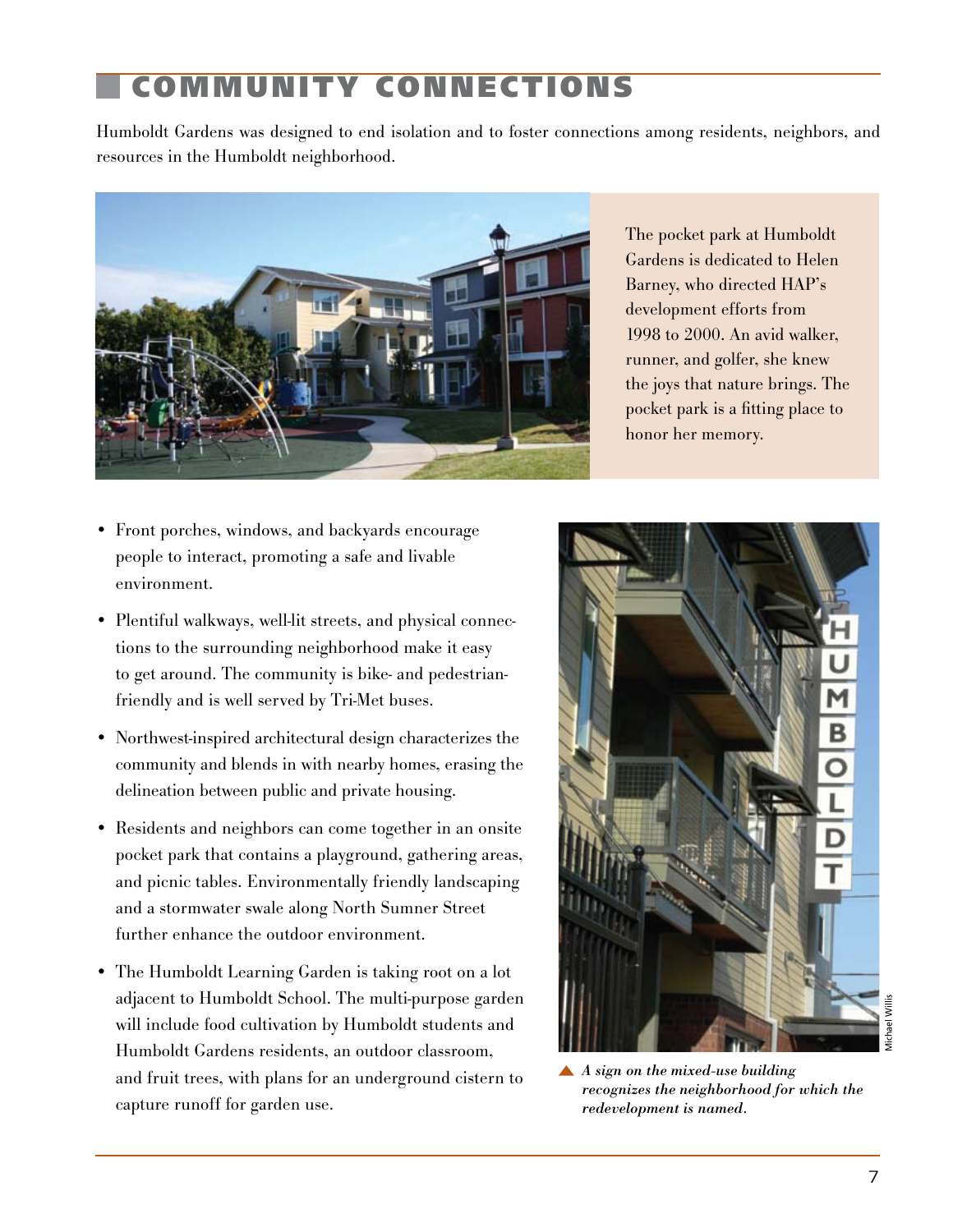- • A central feature of Humboldt Gardens is a striking mixed-use building on the prominent corner of North Vancouver and North Alberta streets. The building serves multiple important purposes:
	- The Denny West Opportunity Center, named after HAP's executive director, 1991–2001, provides community meeting space, along with computers and internet access for residents' use. The center is dedicated to programs, workshops, community events, and forums that support self-sufficiency programs and build community.
	- The Humboldt Gardens Head Start Center provides educational and development services to young children.
	- A Community Involvement Office accommodates a community policing contact office and has space for community programs and meetings.
	- The Humboldt Gardens property management office is located onsite so all staff can work together as a team.
	- A 750-square-foot retail space for a local small business occupies prime corner space.
	- 74 housing units are located on the second and third floors of the building.
- Public art funding has been set aside to create highly visible artwork that will help build community while engaging neighbors as they walk or ride by. An artist will be selected to begin work in spring 2009.
- • My Story—an organization that offers photography workshops for young people—will be working with Humboldt Gardens youth to tell their life stories through photography. The end result will be a permanent exhibit of photos at the Opportunity Center.

Denny West led HAP as executive director from 1991 to 2001, overseeing the creation of thousands of units of new affordable housing throughout Multnomah County. His core conviction was that every citizen deserves the opportunity to succeed. The new Denny West Opportunity Center, the focal point for the community's economic self-sufficiency program, will honor and fulfill the vision of this exceptional leader.



- • Residents are encouraged to access the rich array of neighborhood resources, such as Portland Community College, Jefferson High School, the local Multnomah County library, WorkSource Oregon, and Humboldt School.
- The revitalization of Humboldt Gardens is anticipated to spark additional improvements and services, while preserving the area's socioeconomic, ethnic, and racial diversity that the neighborhood strongly values.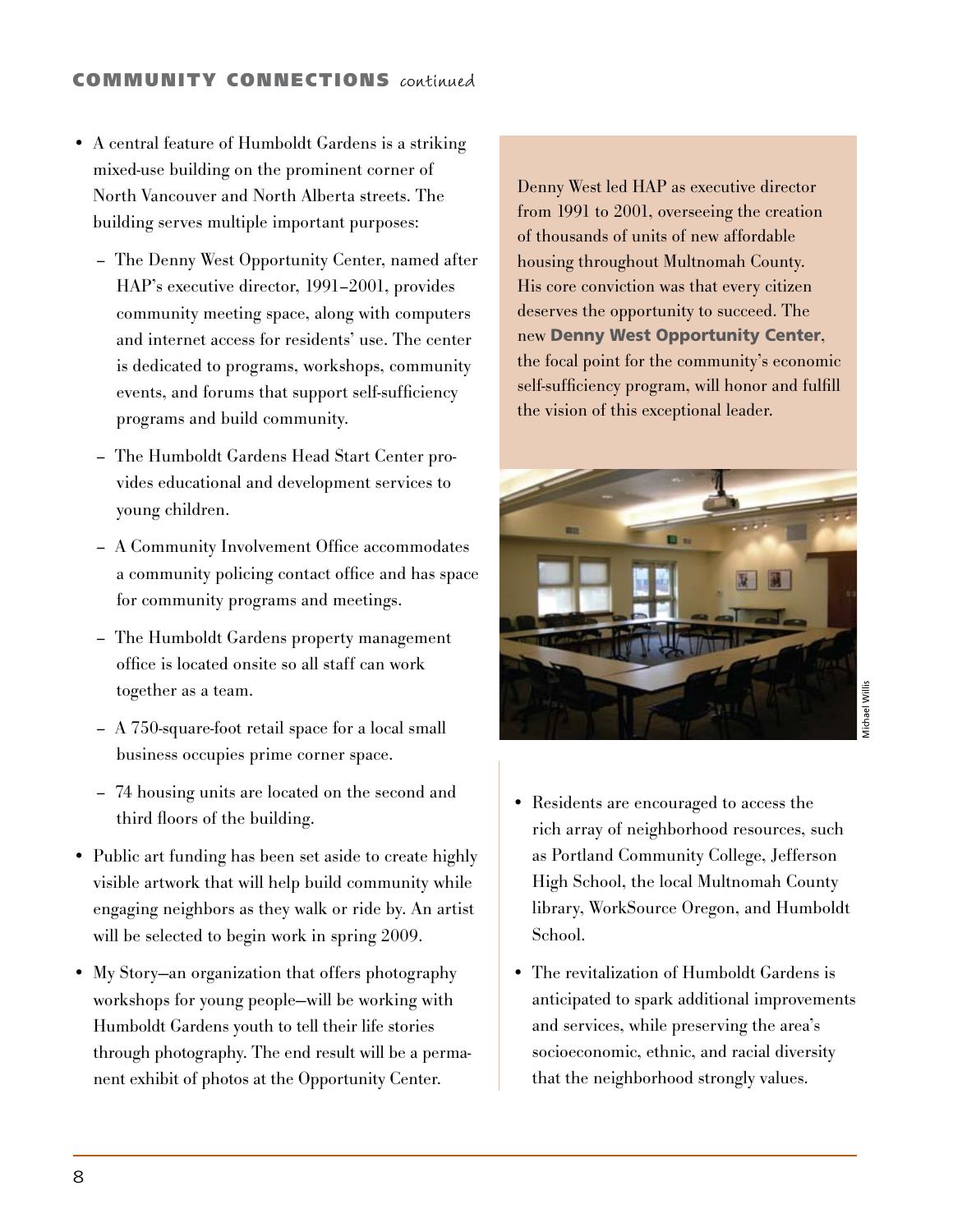

# **SUSTAINABILITY**

Humboldt Gardens was constructed in ways that sustain the environment as well as the people who live there. Sustainable approaches provide for present needs while also safeguarding resources for future generations.

- As Iris Court was torn down, more than 80 percent of the demolition and construction debris was sorted and recycled, including carpeting, metal, porcelain toilets, and woody debris. Windows, bricks, wood, oak flooring, trim, cabinets, and doors were salvaged for reuse. Masonry from the buildings was ground and used as structural fill onsite.
- 100 percent of stormwater is managed onsite in Portland's first public/private stormwater swale. Stormwater from the right-of-way is co-mingled with runoff from the buildings, flowing into a 400-foot-long swale on the south side of North Sumner Street. The vegetated swale not only keeps stormwater out of the combined sewer pipe, but also provides an attractive green space for the community.
- HAP has applied for the U.S. Green Building Council's LEED (Leadership in Energy and Environmental Design) gold certificate for the mixed-use building.
- All buildings have high-efficiency double-paned windows, Energy Star appliances and interior lights, and blown-in insulation to save energy. Dual-flush toilets, low-flow showerheads, and faucet aerators reduce water consumption. Individual unit utility submeters let tenants monitor and conserve use, and green electrical power is purchased for all community and common spaces.
- The higher-density housing (50 units/acre in the mixed-use building and 28 units/acre in the family housing) promotes compact neighborhood livability.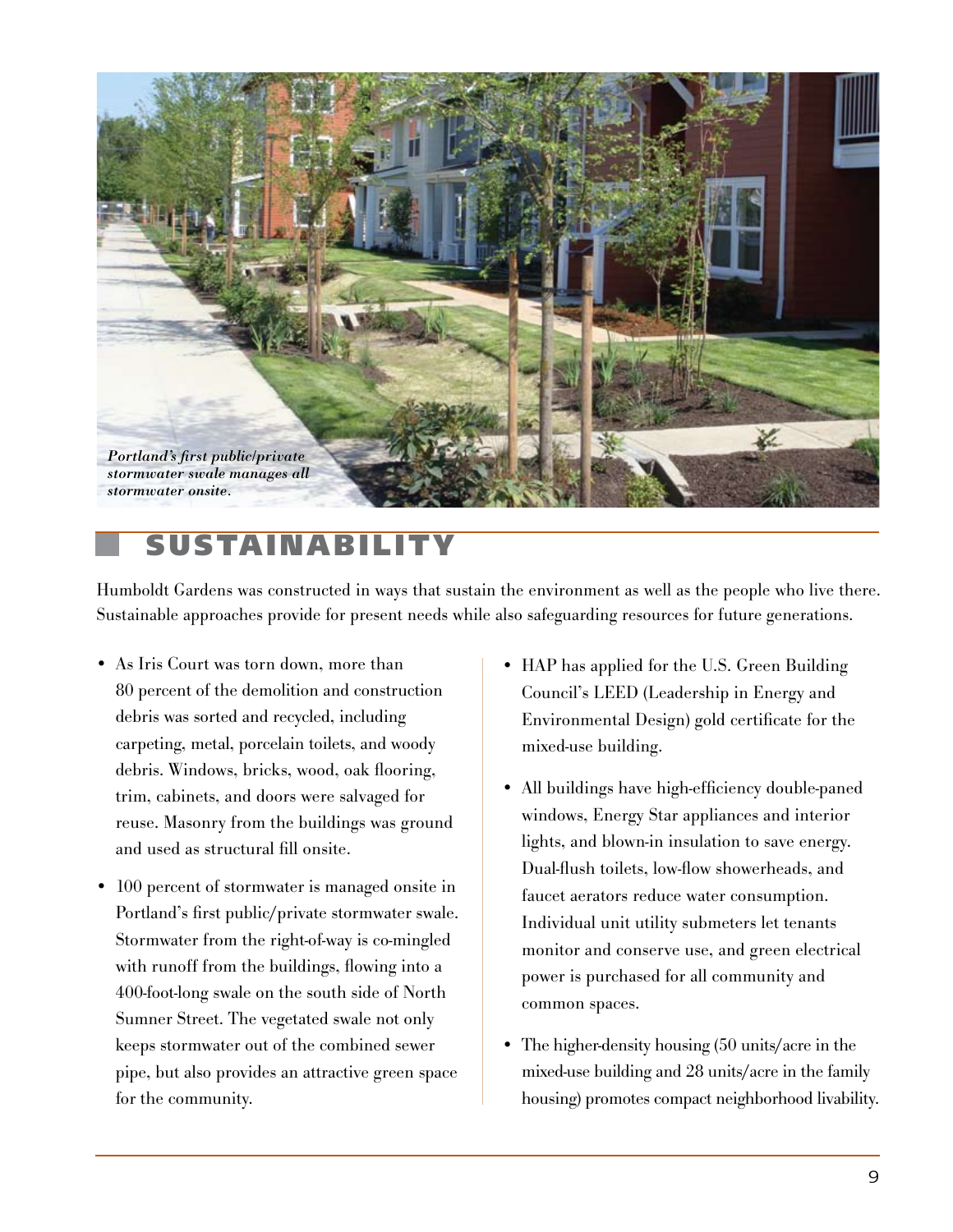## VOLVEMENT AND COMMUNITY PROCESS

Numerous community members were actively engaged in the planning and design of Humboldt Gardens: residents, neighbors, local schools, social service agencies, and advocates for low-income people. Their ideas and perspectives greatly enriched the new community.

- HAP staff held five resident and community meetings and one resident training session before submitting the HOPE VI grant application. The purpose was to discuss all aspects of the proposed redevelopment and answer residents' questions. The meetings culminated in a strong show of resident support and acceptance of the revitalization plan, evidenced by a letter of support signed by over half of the Iris Court adults.
- A 20-member Citizens Advisory Committee (CAC) met monthly from February through July 2006, with one follow-up meeting in 2007 and one in 2008. The CAC provided advice and input on relocation, affordable home ownership, resident and youth services, site plan design, and economic participation. It also served as a means of information exchange between HAP and the surrounding community.
- Four community design workshops were held in 2006 to involve the public in the master planning process. Participants helped inform all aspects of the site design: buildings, parks and green spaces, streetscapes, and architectural design.
- • Four issues of *What's Up at Humboldt Gardens*, a newsletter about the project, were distributed to interested individuals and organizations in 2006 and 2007.

 *We were listened to. Our ideas were incorporated. Our opinions made substantive differences.*

—Paul Anthony

Chair, Humboldt Neighborhood Association and CAC member (in *St. Johns Sentinel*, 9/07)

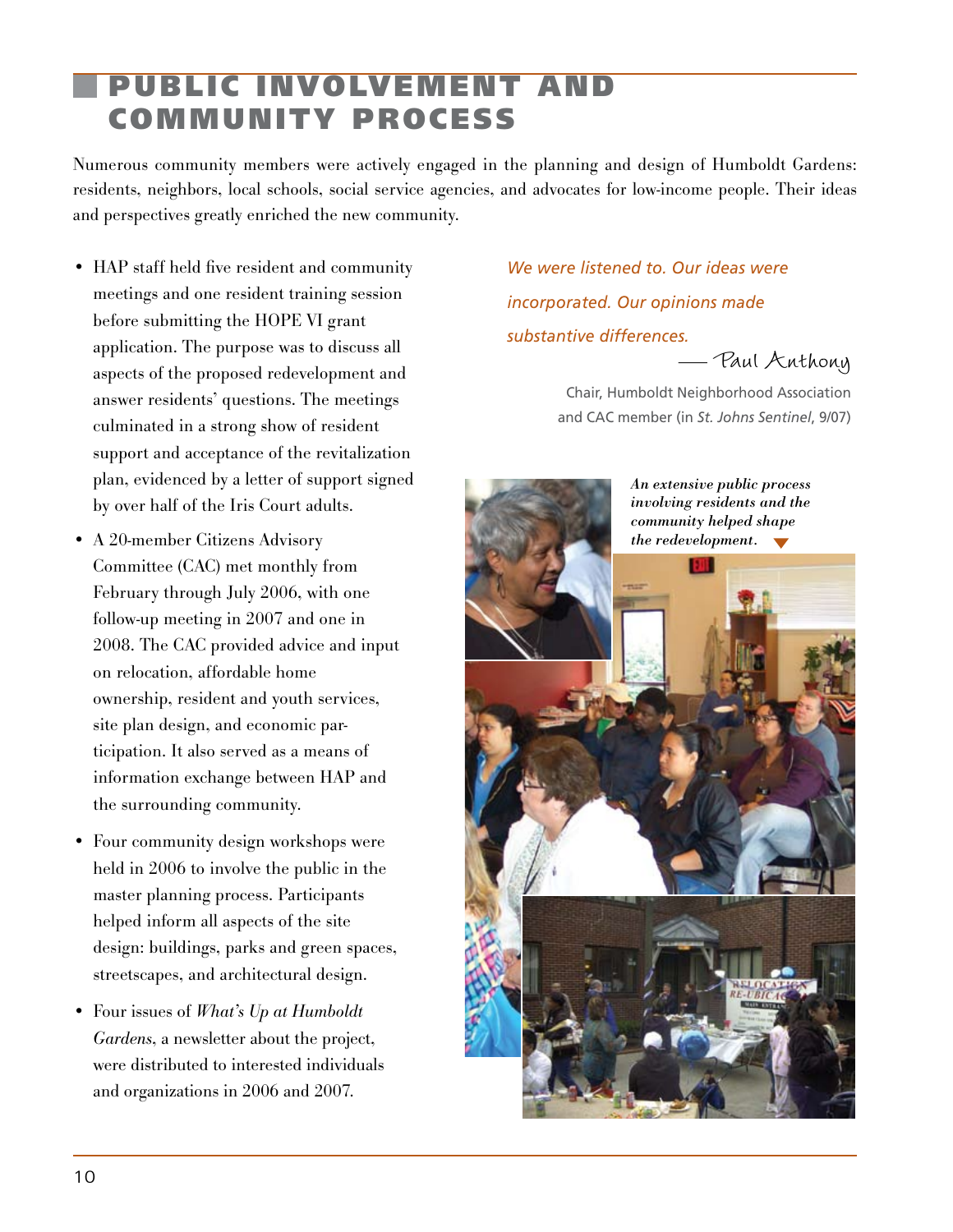# LEVERAGING OF FINANCIAL RESOURCES

The \$16.9 million HOPE VI grant leveraged other funds from a variety of sources: HAP, the City of Portland, bond financing, low-income housing tax credits, conventional financing, and foundation grants. The total project budget of approximately \$40.5 million was made possible through the invaluable participation of these financial partners.

Through sound financial and construction management and favorable market conditions, HAP was able to complete Humboldt Gardens both on time and on budget, while achieving multiple social goals.

| <b>SOURCES OF FUNDING</b>                                                                                 |                 |      |
|-----------------------------------------------------------------------------------------------------------|-----------------|------|
| <b>Federal</b>                                                                                            | $$16.9$ million | 42%  |
| <b>City of Portland</b>                                                                                   | 2.0 million     | 5%   |
| <b>Tax Credit Equity*</b>                                                                                 | 14.4 million    | 36%  |
| <b>HAP</b><br>(New Columbia lot sales proceeds,<br>developer fee reinvested, sales of<br>scattered sites) | 5.8 million     | 14%  |
| <b>Debt Financing</b>                                                                                     | 1.4 million     | 3%   |
|                                                                                                           | \$40.5 million  | 100% |
|                                                                                                           |                 |      |



| <b>General and Administration/</b><br>\$1.9 million<br><b>Community Relations</b><br>1.9 million<br><b>CSS Services/Relocation</b><br>6.9 million<br><b>Professional Services/Fees</b><br><b>Financing Costs/Reserves</b><br>4.3 million<br><b>Demolition/Abatement</b><br>1.9 million<br><b>Support for Homeownership</b><br>0.6 million<br><b>Construction/Infrastructure</b><br>23 million<br>$$40.5$ million | <b>USES OF FUNDING</b> |  |      |  |  |
|------------------------------------------------------------------------------------------------------------------------------------------------------------------------------------------------------------------------------------------------------------------------------------------------------------------------------------------------------------------------------------------------------------------|------------------------|--|------|--|--|
|                                                                                                                                                                                                                                                                                                                                                                                                                  |                        |  | 5%   |  |  |
|                                                                                                                                                                                                                                                                                                                                                                                                                  |                        |  | 5%   |  |  |
|                                                                                                                                                                                                                                                                                                                                                                                                                  |                        |  | 16%  |  |  |
|                                                                                                                                                                                                                                                                                                                                                                                                                  |                        |  | 11%  |  |  |
|                                                                                                                                                                                                                                                                                                                                                                                                                  |                        |  | 5%   |  |  |
|                                                                                                                                                                                                                                                                                                                                                                                                                  |                        |  | 1%   |  |  |
|                                                                                                                                                                                                                                                                                                                                                                                                                  |                        |  | 57%  |  |  |
|                                                                                                                                                                                                                                                                                                                                                                                                                  |                        |  | 100% |  |  |



*Financing for the new community came from a variety of public and private sources.*

Aichael Willis